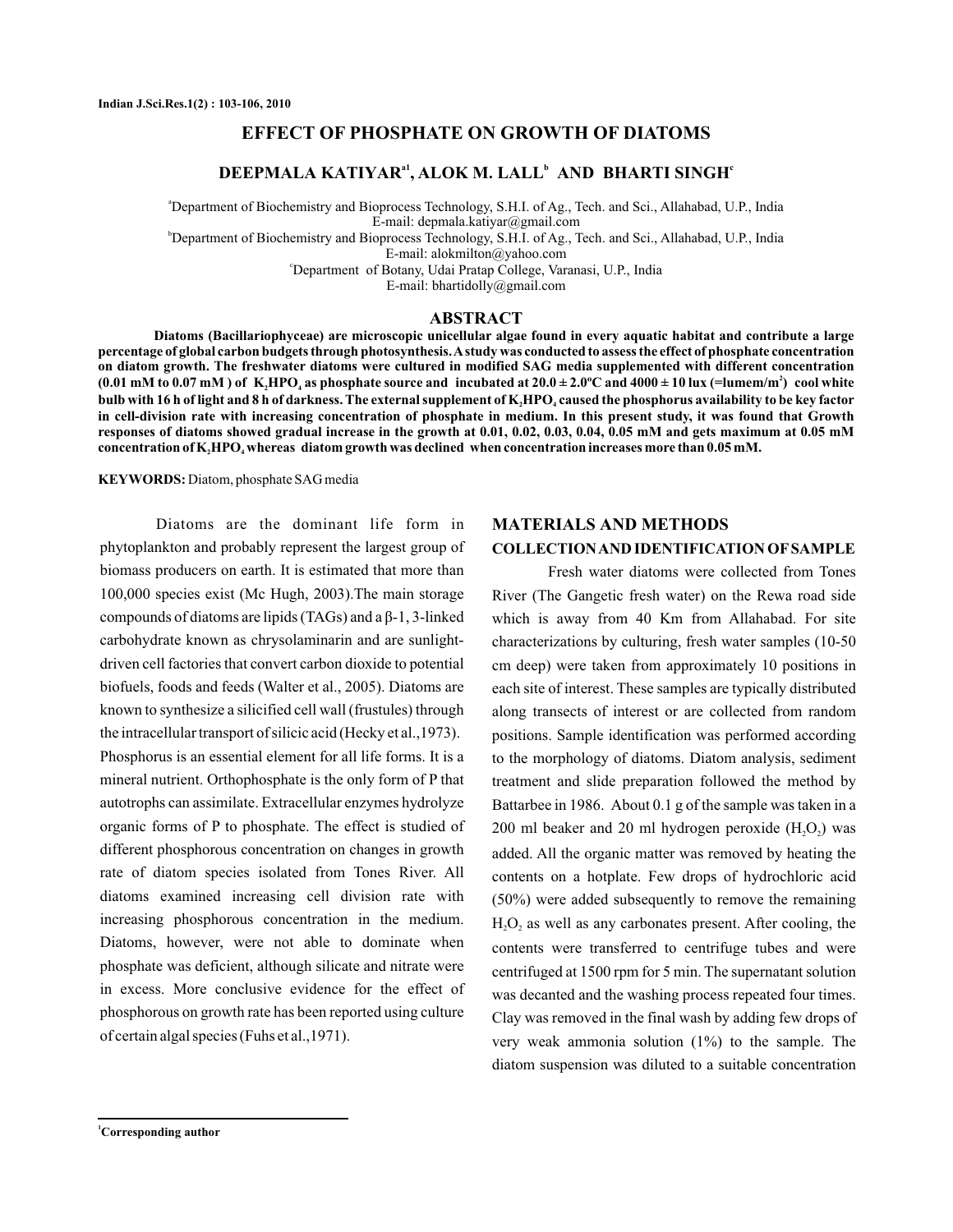#### **KATIYAR ET AL.: EFFECT OF PHOSPHATE ON GROWTH OF DIATOMS**

and a few drops of the above suspension were allowed to settle overnight in cover slips. Proper care was taken to avoid the contamination by dust and other foreign particles into the cover slips. Once the cover slips were dried, they were mounted on a glass slide with a drop of DPX. The slides were kept over a hotplate to dry off the mountant and allowed to cool. All slides were analyzed at microscope for diatom identification and quantification (Hasle et al., 1978).

## **CULTURE CONDITION**

The fresh water diatoms were cultured in SAG media (Guillard and Lorenzen,1972).We have prepared solid media with addition of 1.5% agar (non-nutrient) w/v were grown for 6-7 days at  $20.0 \pm 2.0$ °C and  $4000 \pm 10$  lux (=lumem/m2) cool white bulb with 16 h of light and 8 h of darkness measured adjacent to the flasks at liquid level as recommended by Miller et al, 1978 and for sub-culture, sterilized the media and using sterile technique, transferred the diatoms from stock culture to a tube containing fresh media.As, diatom growth observed by cell counting method showed, that in SAG media growth was better compared to other growth medium. Therefore, SAG media was preferably selected for this study. Diatoms were cultured in SAG media supplemented with different concentrations (Control, 0.01, 0.02, 0.03, 0.04, 0.05, 0.06 and 0.07mM) of  $K<sub>2</sub>HPO<sub>4</sub>$  as phosphate source to observe its effect on growth.

#### **Culture media Macronutrients**

| Components                                          | <b>Stock Solution</b><br>$(mg/100 \,\mathrm{ml})$ | <b>Nutrient Solution</b><br>Applied (ml/litre) |  |
|-----------------------------------------------------|---------------------------------------------------|------------------------------------------------|--|
| $Ca(NO_2), 4H_2O$                                   | $200 \,\mathrm{mg}$                               | $20 \,\mathrm{ml}$                             |  |
| $K,$ HPO <sub>4</sub>                               | ж                                                 | $\ast$                                         |  |
| MgSO4.7H <sub>2</sub> O                             | $100 \text{ mg}$                                  | $25 \text{ ml}$                                |  |
| Na, CO,                                             | $100 \text{ mg}$                                  | $20 \text{ ml}$                                |  |
| Na <sub>2</sub> SiO <sub>3</sub> .9H <sub>2</sub> O | $200 \text{ mg}$                                  | $50 \text{ ml}$                                |  |
| Fe-Citrate                                          | $100 \text{ mg}$                                  | $10 \text{ ml}$                                |  |
| Citric acid                                         | $100 \text{ mg}$                                  | $10 \text{ ml}$                                |  |
| Micronutrients                                      |                                                   | $5.0$ ml                                       |  |
| Distilled Water                                     |                                                   | 820 ml                                         |  |

\* Varying concentration of Phosphate

#### **Micronutrients**

| <b>Components</b>                    | <b>Stock Solution</b><br>$(Mg/100 \text{ ml})$ | <b>Nutrient</b><br><b>Solution Applied</b><br>(ml/litre) |  |  |
|--------------------------------------|------------------------------------------------|----------------------------------------------------------|--|--|
| $H_3BO_3$                            | $200 \,\mathrm{mg}$                            | $5.0$ ml                                                 |  |  |
| $MnSO_4$ ·4H <sub>2</sub> O          | $100 \text{ mg}$                               | $2.0$ ml                                                 |  |  |
| ZnSO <sub>a</sub> ·7H <sub>2</sub> O | $100 \text{ mg}$                               | $1.0 \text{ ml}$                                         |  |  |
| $Co(NO_3), 6H, O$                    | $20 \,\mathrm{mg}$                             | $5.0$ ml                                                 |  |  |
| Na, MoO <sub>4</sub> 2H, O           | $20 \,\mathrm{mg}$                             | $5.0$ ml                                                 |  |  |
| CuSO <sub>4</sub> ·5H <sub>2</sub> O | $5 \text{ mg}$                                 | $1.0 \text{ ml}$                                         |  |  |
| <b>FeEDTA</b>                        |                                                | $10.0$ ml                                                |  |  |
| <b>Vitamin Solution</b>              |                                                |                                                          |  |  |
| Thiamine Hcl                         | $100$ mg                                       | $1.0 \text{ ml}$                                         |  |  |
| <b>Biotin</b>                        | $0.00025$ mg                                   | $0.5$ ml                                                 |  |  |
| $B_{12}$                             | $0.0001$ mg                                    | $0.5$ ml                                                 |  |  |

### **CELL COUNT**

measured during  $8<sup>th</sup>$  day experiments the growth of the The growth of the investigated diatoms was diatom population was monitored by microscope cell counts every other day. Cell densities were determined by 3 replicates of samples preserved in Lugol for each phosphate concentration variants in a haematocytometer. Cell number are expressed in the text as the mean  $\pm$  5% SE

## **RESULTS**

Diatom culture experiments were carried out in media varying in initial phosphate levels from 0.01 to 0.07 mM per litre. Table.1 shows the result found the diatoms populations. According to our results, the diatom growth is sensitive to changes in phosphate concentration. From this we can conclude that phosphorous gives a good reflection of cell division. For determining the effect of phosphate on growth of fresh water diatoms, we were growing diatoms on various concentration of phosphate and analyzed its growth by cells count and found that the 0.05 mM concentration of phosphate the diatom growth maximum at 8th days interval. In this present study it was found that growth rate increases when phosphate rises up to an optimum around 0.05mM concentration. At higher phosphate concentration in media cell height seems to be reduced at faster rate.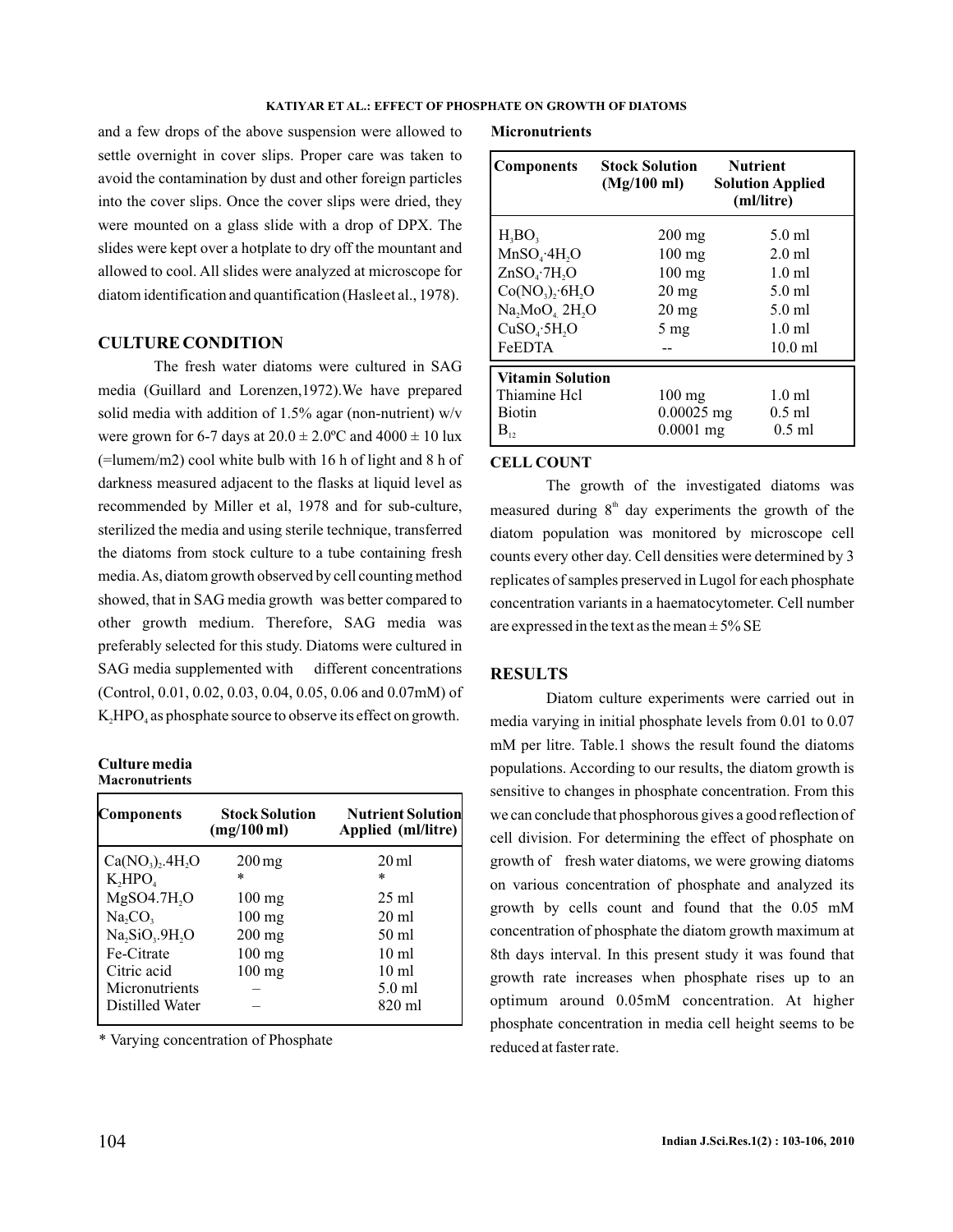### **KATIYAR ET AL.: EFFECT OF PHOSPHATE ON GROWTH OF DIATOMS**

# **DISCUSSION**

The responses to phosphate by numerous representatives of the freshwater diatoms include significant physiological and biochemical changes in their growth characteristics, cell metabolism demonstrated by Correll, (1999).

Our observations of the freshwater diatoms support the hypothesis that phosphate exerts a significant

influence on diatoms. According to the findings of the present study, the result of depressing the concentration the phosphate concentration was reducing in growth. The population of this diatom incubated at different phosphate concentrations demonstrated reproducible growth, however the cell number declined with decreasing phosphate concentration in the medium.

**Table 1: Cell number in culture of diatoms during incubation**

| Phosphate<br>concentration | Cell number $\times 10^4$ |                  |                  |                  |                  |                  |                  |  |
|----------------------------|---------------------------|------------------|------------------|------------------|------------------|------------------|------------------|--|
| (milimolar)                | 2 Days                    | 4 Days           | 6 Days           | 8 Days           | 10Days           | 12 Days          | 14 Days          |  |
| T1(0.01mM)                 | $0.50 \pm 0.029$          | $1.23 \pm 0.026$ | $2.38 \pm 0.072$ | $3.15 \pm 0.069$ | $2.78 \pm 0.078$ | $2.35 \pm 0.035$ | $2.03 \pm 0.046$ |  |
| T2(0.02m)                  | $0.56 \pm 0.028$          | $1.55 \pm 0.064$ | $2.78 \pm 0.049$ | $3.46 \pm 0.038$ | $3.04 \pm 0.069$ | $2.65 \pm 0.072$ | $2.24 \pm 0.014$ |  |
| $T3(0.03 \text{m})$        | $0.57 \pm 0.020$          | $1.68 \pm 0.017$ | $3.05 \pm 0.072$ | $3.68 \pm 0.087$ | $3.19 \pm 0.046$ | $2.79 \pm 0.015$ | $2.37\pm0.049$   |  |
| $T4(0.04 \text{m})$        | $0.68 \pm 0.032$          | $1.86 \pm 0.061$ | $3.58 \pm 0.084$ | $4.29 \pm 0.040$ | $4.05 \pm 0.075$ | $3.69 \pm 0.090$ | $3.28 \pm 0.089$ |  |
| T5(0.05mM)                 | $0.87 \pm 0.017$          | $3.48 \pm 0.029$ | $6.03 \pm 0.026$ | $6.23 \pm 0.049$ | $5.89 \pm 0.046$ | $5.66 \pm 0.029$ | $5.48 \pm 0.015$ |  |
| T6(0.06mM)                 | $1.02 \pm 0.026$          | $2.67 \pm 0.049$ | $3.85 \pm 0.072$ | $4.29 \pm 0.061$ | $3.29 \pm 0.104$ | $2.88 \pm 0.078$ | $2.28 \pm 0.031$ |  |
| T7(0.07mM)                 | $1.12 \pm 0.028$          | $2.23 \pm 0.061$ | $3.37 \pm 0.078$ | $3.87 \pm 0.115$ | $3.98 \pm 0.066$ | $2.40 \pm 0.040$ | $1.90 \pm 0.066$ |  |

The data are the mean of 3 replicates± SE



**Fig.1: Growth graph of diatom cells in relation to different phosphate concentrations**  $1\times10^3$ ,  $2\times10^3$ ,  $3\times10^3$ ,  $4\times10^3$ ,  $5\times10^3$ ,  $6\times10^3$  and  $7\times10^3$  at different days intervals